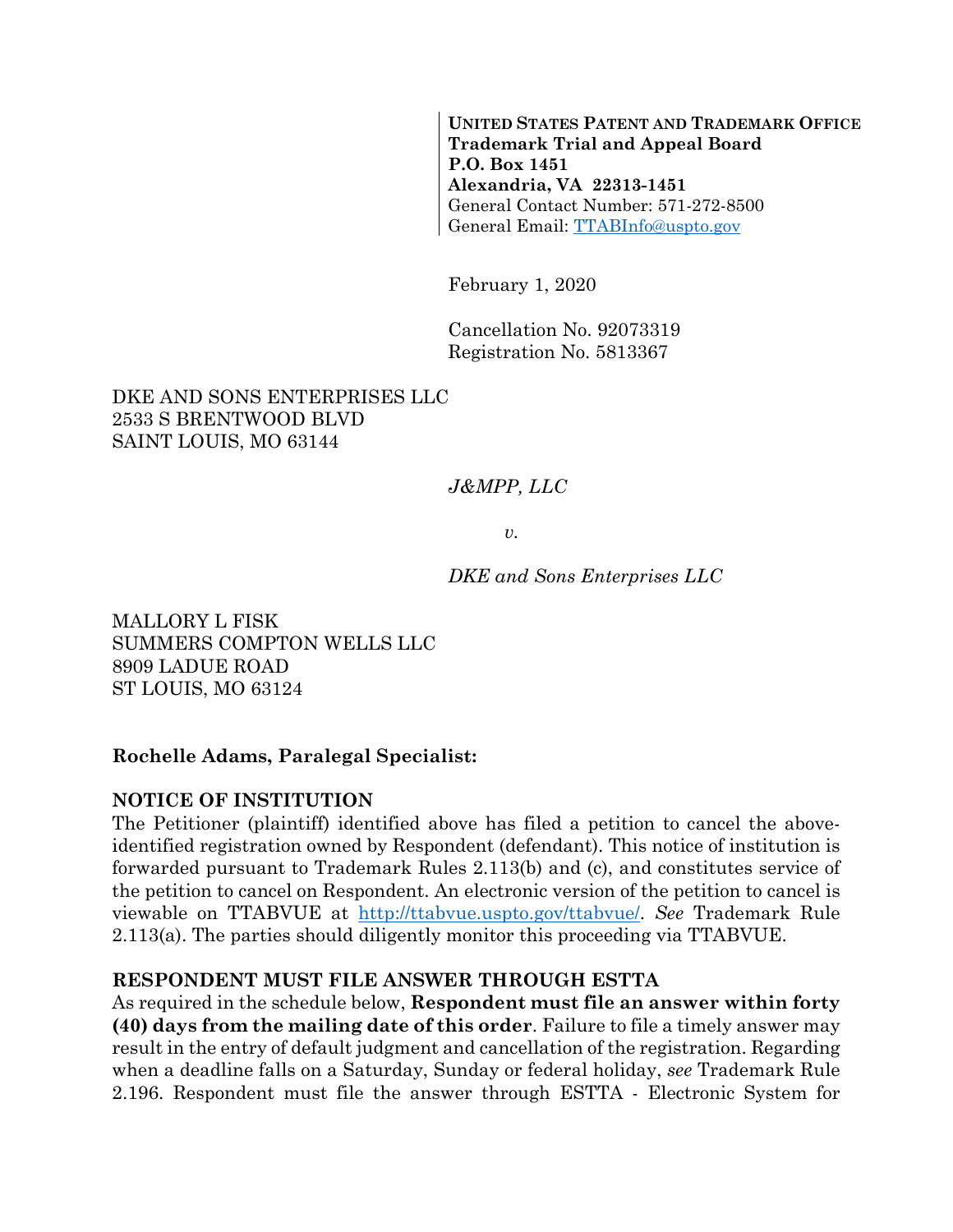Trademark Trials and Appeals, unless ESTTA is unavailable due to technical problems or extraordinary circumstances are present. An answer filed on paper under these limited circumstances must be accompanied by a Petition to the Director (and the required fee under Trademark Rule 2.6). *See* Trademark Rule 2.114(b)(1). In substance, Respondent's answer must comply with Fed. R. Civ. P. 8(b); it must admit or deny the allegations in the petition to cancel, and may include available defenses and counterclaims. Regarding the form and content of an answer, *see* Trademark Rule 2.114(b)(2) and TBMP § 311.

#### **DUTY TO MAINTAIN ACCURATE CORRESPONDENCE INFORMATION**

Throughout this proceeding, the parties, and their attorneys or representatives, must notify the Board of any correction or update of physical address and email address, and should use the ESTTA change of address form. *See* Trademark Rule 2.18(b); TBMP § 117.

## **SERVICE OF ANSWER AND OF ALL SUBMISSIONS**

The service of the answer, of all other submissions in this proceeding, and of all matters that are required to be served but not required to be filed in the proceeding record, **must** be by **email** unless the parties stipulate otherwise. Trademark Rule 2.119(b). In the absence of a stipulation, service may be by other means **only** under the **limited** circumstances and in a manner specified in Trademark Rule 2.119(b). Regarding the signing and service of all submissions, *see* TBMP §§ 113-113.04.

The answer, and all other submissions, **must** include proof of service. As noted in TBMP § 113.03, proof of service may be in the following certificate of service form:

*I hereby certify that a true and complete copy of the foregoing (insert title of submission) has been served on (insert name of opposing counsel or party) by forwarding said copy on (insert date of mailing), via email (or insert other appropriate method of delivery) to: (set out name, and address or email address of opposing counsel or party).* 

| Signature_ |  |  |
|------------|--|--|
| Date       |  |  |

#### **SUBMIT ALL FILINGS ONLINE VIA ESTTA**

Submissions **must** be filed via ESTTA, the Board's online filing system, unless ESTTA is unavailable due to technical problems or extraordinary circumstances are present. Trademark Rule 2.126(a). Submissions may be filed in paper form **only** under the **limited** circumstances specified in Trademark Rule 2.126(b), with a required written explanation. ESTTA is accessible at the Board's webpage: http://estta.uspto.gov/. The page has instructions and tips. ESTTA offers various forms, some of which may require attachments and/or a fee. For technical questions, a party may call 571-272-8500 (Mon-Fri 8:30 a.m. to 5 p.m. ET) or email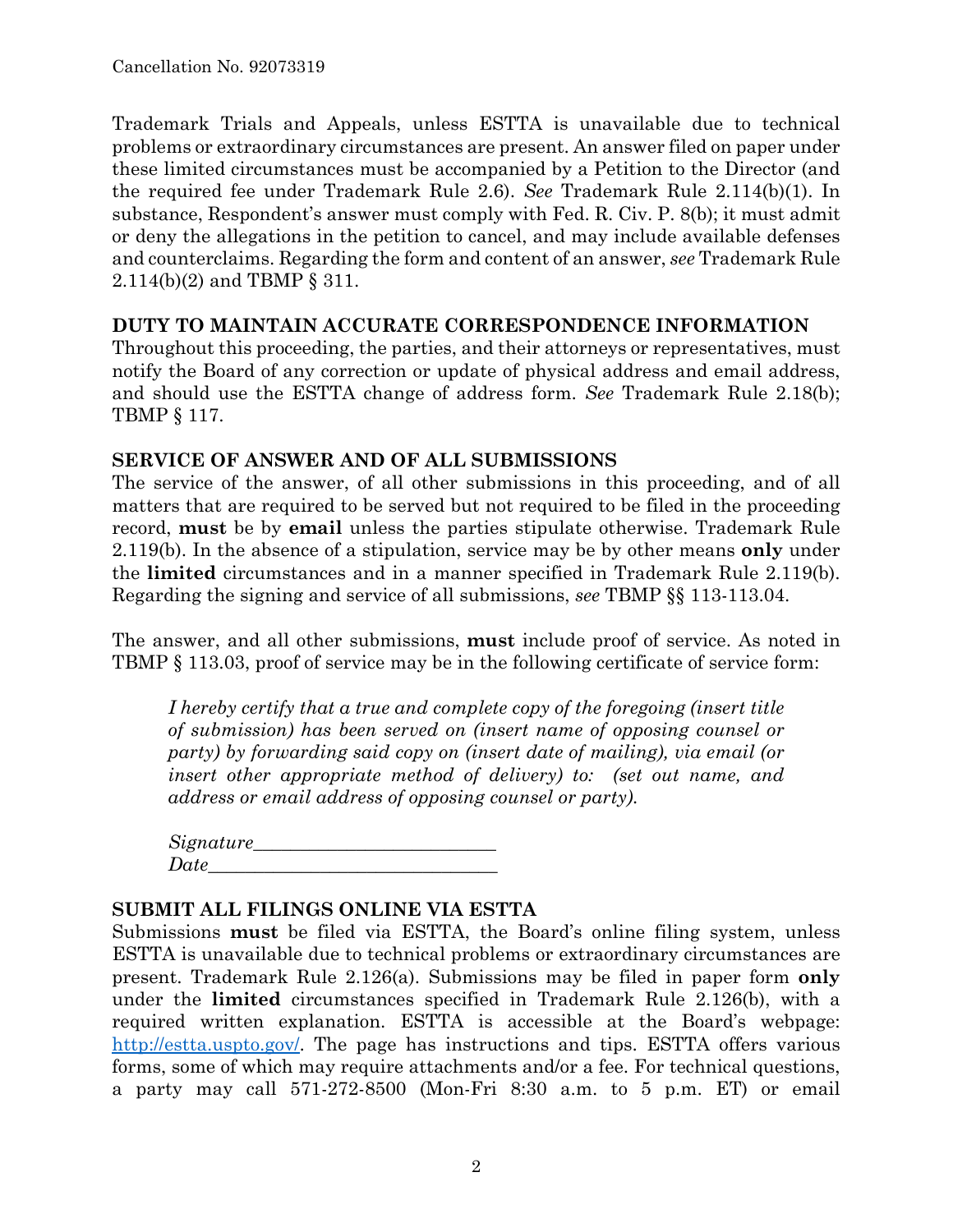ESTTA@uspto.gov. This proceeding involves several deadlines, and due to potential technical issues, parties should not wait until the deadline to submit filings. The Board may **decline to consider** an untimely submission. Moreover, Trademark Rule 2.126 sets forth the required form and format for all submissions (*e.g.*, page limitations), and the Board may **decline to consider** any submission that does not comply with this rule, including, but not limited to motions, briefs, exhibits, and deposition transcripts.

#### **CONFERENCE, DISCOVERY, DISCLOSURE AND TRIAL SCHEDULE**

| Time to Answer                              | 3/12/2020  |
|---------------------------------------------|------------|
| Deadline for Discovery Conference           | 4/11/2020  |
| Discovery Opens                             | 4/11/2020  |
| Initial Disclosures Due                     | 5/11/2020  |
| <b>Expert Disclosures Due</b>               | 9/8/2020   |
| Discovery Closes                            | 10/8/2020  |
| Plaintiff's Pretrial Disclosures Due        | 11/22/2020 |
| Plaintiff's 30-day Trial Period Ends        | 1/6/2021   |
| Defendant's Pretrial Disclosures Due        | 1/21/2021  |
| Defendant's 30-day Trial Period Ends        | 3/7/2021   |
| <b>Plaintiff's Rebuttal Disclosures Due</b> | 3/22/2021  |
| Plaintiff's 15-day Rebuttal Period Ends     | 4/21/2021  |
| Plaintiff's Opening Brief Due               | 6/20/2021  |
| Defendant's Brief Due                       | 7/20/2021  |
| Plaintiff's Reply Brief Due                 | 8/4/2021   |
| Request for Oral Hearing (optional) Due     | 8/14/2021  |

## **PARTIES ARE REQUIRED TO HOLD DISCOVERY CONFERENCE**

The parties are required to schedule and hold a discovery conference by the deadline in the schedule in this order, or as reset by the Board. In the conference, the parties are required to discuss, at a minimum, 1) the nature and basis of their claims and defenses, 2) the possibility of promptly settling, or at least narrowing the scope of claims or defenses, and 3) arrangements for disclosures, discovery, preserving discoverable information and introduction of evidence at trial. For guidance, *see* Fed. R. Civ. P. 26(f), Trademark Rule 2.120(a)(2)(i) and TBMP §§ 401.01 and 408.01(a).

The parties must hold the conference in person, by telephone or by a means on which they agree. A Board interlocutory attorney or administrative trademark judge will participate in the conference either upon request of any party made no later than ten (10) days prior to the conference deadline, or when the Board deems it useful to have Board involvement. *See* Trademark Rule 2.120(a)(2)(i). A request for Board participation must be made either through ESTTA, or by telephone call to the assigned interlocutory attorney named on the TTABVUE record for this proceeding. A party requesting Board participation should first determine possible dates and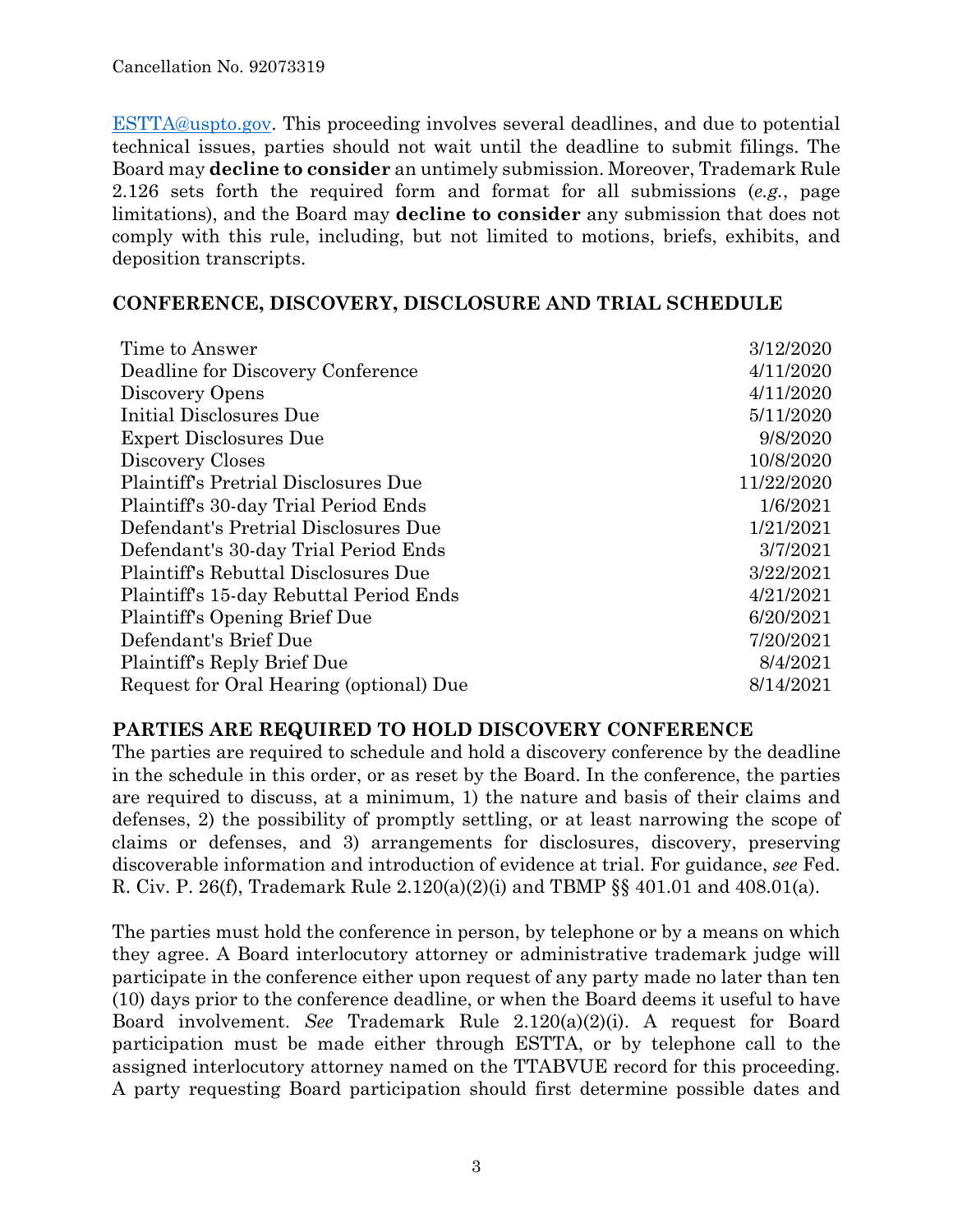times when all parties are available. A conference with a Board attorney's participation will be by telephone in accordance with the Board's instructions.

For efficiency, the parties may stipulate to various procedural and substantive disclosure, discovery and trial matters (*e.g.*, modification of deadlines and obligations) upon written stipulation and approval by the Board. Trademark Rule  $2.120(a)(2)(iv)$ provides a non-exhaustive list of matters to which parties may stipulate. The best practice is to reduce all stipulations to writing. If email service is not practical, such as for voluminous document production in discovery, the parties should discuss in the conference how production will be made. The parties, and their attorneys or representatives, have **a duty to cooperate** in the discovery process. TBMP § 408.01.

## **PROTECTIVE ORDER FOR CONFIDENTIAL INFORMATION**

The Board's Standard Protective Order is automatically imposed in all *inter partes* proceedings, and is available at https://www.uspto.gov/trademarks-applicationprocess/appealing-trademark-decisions/standard-documents-and-guidelines-0.

During their conference, the parties should discuss whether they will use an alternative or modified protective order, subject to approval by the Board. *See* Trademark Rule 2.116(g) and TBMP § 412. The standard order does not automatically protect confidential information; its provisions for designating confidential information must be utilized as needed by the parties. Trademark Rule 2.126(c) sets forth the procedure for filing confidential submissions.

# **ACCELERATED CASE RESOLUTION (ACR)**

During their conference, the parties are to discuss whether they wish to seek mediation or arbitration, and whether they can stipulate to the Board's Accelerated Case Resolution (ACR) process for a more efficient and cost-effective means of obtaining the Board's determination of the proceeding. For details, and examples of ACR proceedings, *see* TBMP § 528, and the Board's webpage: http://www.uspto.gov/ttab.

# **INITIAL DISCLOSURES AND DISCOVERY**

Regarding the deadline for and contents of initial disclosures, *see* Trademark Rules  $2.120(a)(1)$  and  $(2)(i)$ , and TBMP § 401.02. Regarding deadlines for serving and responding to discovery, *see* Trademark Rule 2.120(a)(3) and TBMP § 403.03. Certain provisions of Fed. R. Civ. P. 26 are applicable in modified form. Note that written discovery (interrogatories, requests for production, requests for admission) must be served **early** enough so that responses will be due **no later than** the close of discovery. Regarding the scope and limits of discovery, *see* TBMP 414; discoverable items may include documents, tangible things, and electronically stored information (ESI).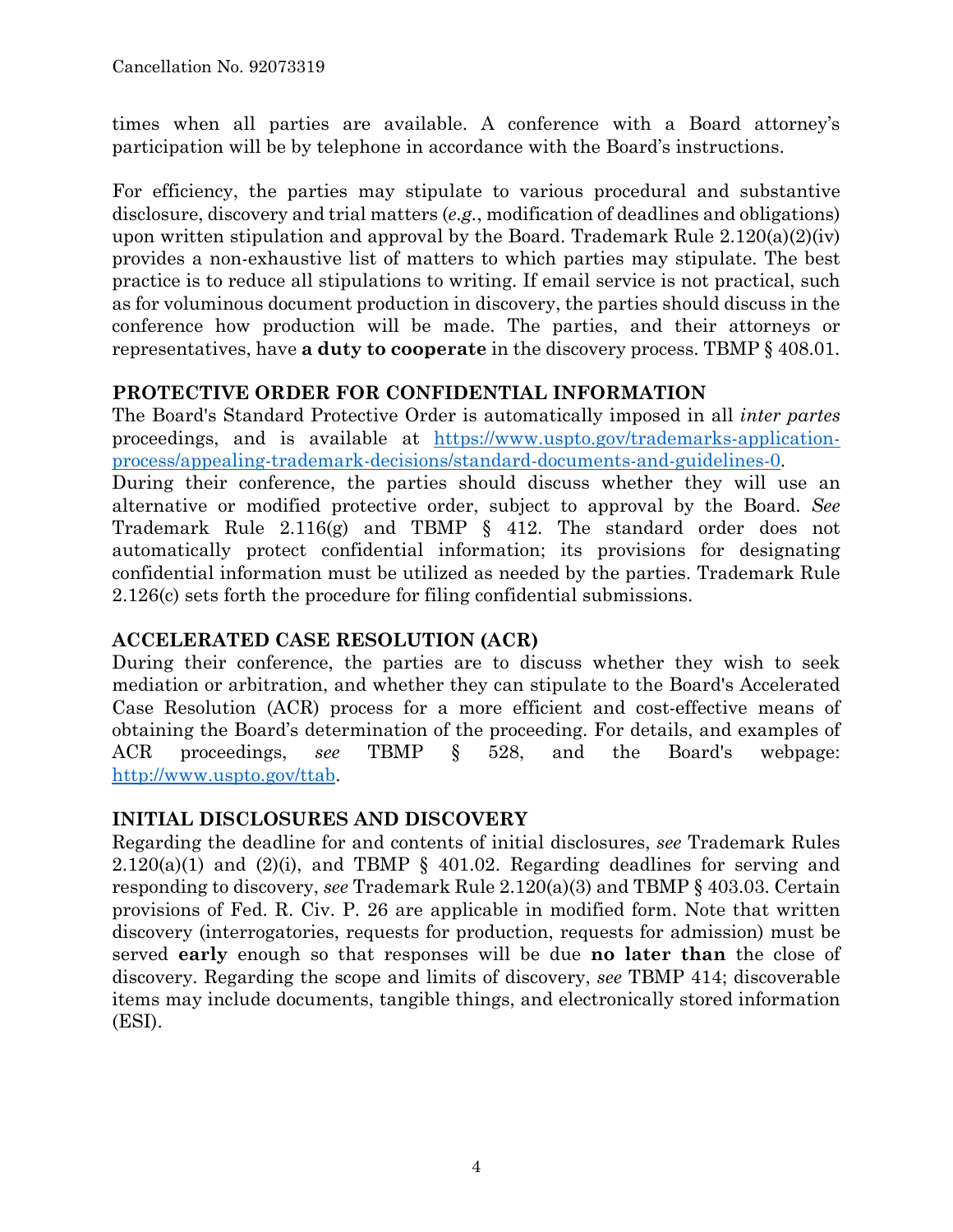## **MOTIONS**

1

Certain provisions of Fed. R. Civ. P. 11 apply to all submissions in Board proceedings. *See* TBMP § 527.02. Regarding available motions, *see* TBMP Chapter 500. Regarding applicable deadlines to respond to motions, depending on the motion filed, *see* Trademark Rules 2.127(a) and (e)(1). When a party timely files a potentially dispositive motion the proceeding is suspended with respect to all matters not germane to the motion. *See* Trademark Rule 2.127(d). In addressing motions or other filings, if it appears to the Board that a telephone conference would be beneficial, or upon request of one or both parties, the Board may schedule a conference. *See* Trademark Rule  $2.120(j)(1)$  and TBMP § 502.06(a).

# **PRETRIAL DISCLOSURES, TRIAL AND BRIEFING**

Regarding the procedures and deadlines for pretrial disclosures and trial, and specifically the noticing, taking, serving and submitting of evidence and testimony, *see* Trademark Rules 2.120(k), 2.121, 2.122, 2.123 and 2.125, as well as TBMP Chapter 700. The parties should review these authorities. For example: witness testimony may be submitted in the form of affidavit or declaration subject to the right to oral cross examination; transcripts of testimony depositions, with exhibits, must be served on each adverse party within thirty (30) days after completion of taking the testimony; certified transcripts and exhibits must be filed, with notice of such filing served on each adverse party; and all notices of reliance must be submitted during the submitting party's assigned testimony period and must indicate generally the relevance the evidence and associate it with one or more issues.

Main briefs shall be filed in accordance with Trademark Rules 2.128(a) and (b). An oral hearing is not required, but will be scheduled upon separate notice timely filed pursuant to Trademark Rule 2.129(a). Regarding briefs and oral hearings, *see* TBMP §§ 801-802.

# **TIPS FOR FILING EVIDENCE, TESTIMONY, OR LARGE DOCUMENTS**

The Board requires each submission to meet the following criteria before it will be considered: 1) pages must be legible and easily read on a computer screen; 2) page orientation should be determined by its ease of viewing relevant text or evidence, for example, there should be no sideways or upside-down pages; 3) pages must appear in their proper order; 4) depositions and exhibits must be clearly labeled and numbered – use separator pages between exhibits and clearly label each exhibit using sequential letters or numbers - and 5) the entire submission should be text-searchable. Additionally, submissions must be compliant with Trademark Rules 2.119 and 2.126. Submissions failing to meet all of the criteria above may require re-filing. **Note:** Parties are strongly encouraged to check the entire document before filing.<sup>1</sup> The Board will not extend or reset proceeding schedule dates or other deadlines to allow

<sup>&</sup>lt;sup>1</sup> To facilitate accuracy, ESTTA provides thumbnails to view each page before submitting.